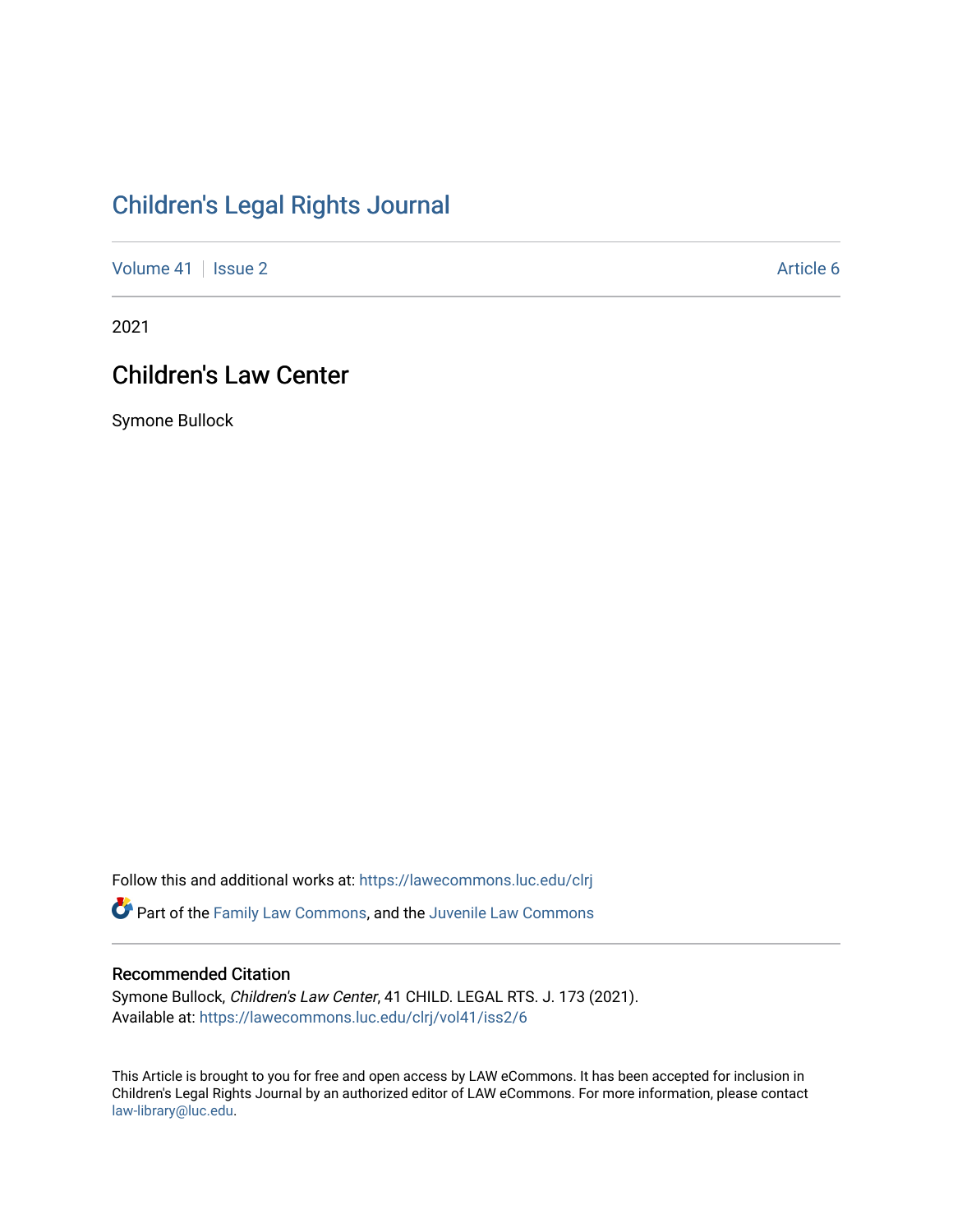## *Spotlight on:* **Children's Law Center**

## *Symone Bullock\**

## **I. INTRODUCTION**

Washington, DC's Children's Law Center (CLC) is a legal organization that prides itself on tackling tough issues within the district. Child poverty is major issue for the city; 24% of area children faced poverty in 2019. CLC, a nationally recognized organization, combines a holistic, interdisciplinary approach to ease many of the burdens of the district's children and families, including issues stemming from poverty. CLC advocates for DC's youth in the areas of foster care, housing, custody, education, health, and more through direct legal representation, policy advocacy, and collaboration with professionals from other disciplines.

This article will examine the mission of CLC and the various ways in which it supports the district's youth, both in and out of the courtroom, including during the COVID-19 pandemic. It will also discuss how the organization is changing the lives of DC's children through policy advocacy. This article highlights the strategies and successes of CLC in hopes that it will inspire other legal aid organizations across the country to adopt their holistic, interdisciplinary model.

## **II. HISTORY AND MISSION OF THE CHILDREN'S LAW CENTER**

The nation's capital is home to some of the most vulnerable children when it comes to poverty and other pressing social issues. Twenty-five years ago, CLC began operating in Washington, DC, with one mission: to protect the city's children. The year CLC opened its doors, thousands of children were navigating the child welfare system. Founding CLC attorneys James Marsh, Diane Weinroth, and Ken Noyes took on the challenge of trying to keep children out of foster care and in a safe and loving home. For those children who must remain in foster care, CLC works to ensure that they receive the health care, education, and other services needed for healthy development while in care, and some sort of permanency when they exit care. In their first operational year, CLC helped nearly 200 children and families by providing legal representation in child abuse and neglect cases. Today they are on target to provide legal, health, and education assistance to more than 5,000 families per year.

CLC's team has grown to comprise social workers, investigators, policy attorneys, volunteer attorneys, and paid attorneys. Their legal and non-legal services include support with foster care, advocating to reunite families, medical support, education reform, and community involvement. The non-legal staff help CLC to understand children's physical

<sup>\*</sup> Symone Bullock is a 2023 **J.D.** candidate at Loyola University Chicago School of Law. She is a member of Loyola's Black Law Students Association and is an Associate Editor of the *Children 's Legal Rights Journal.*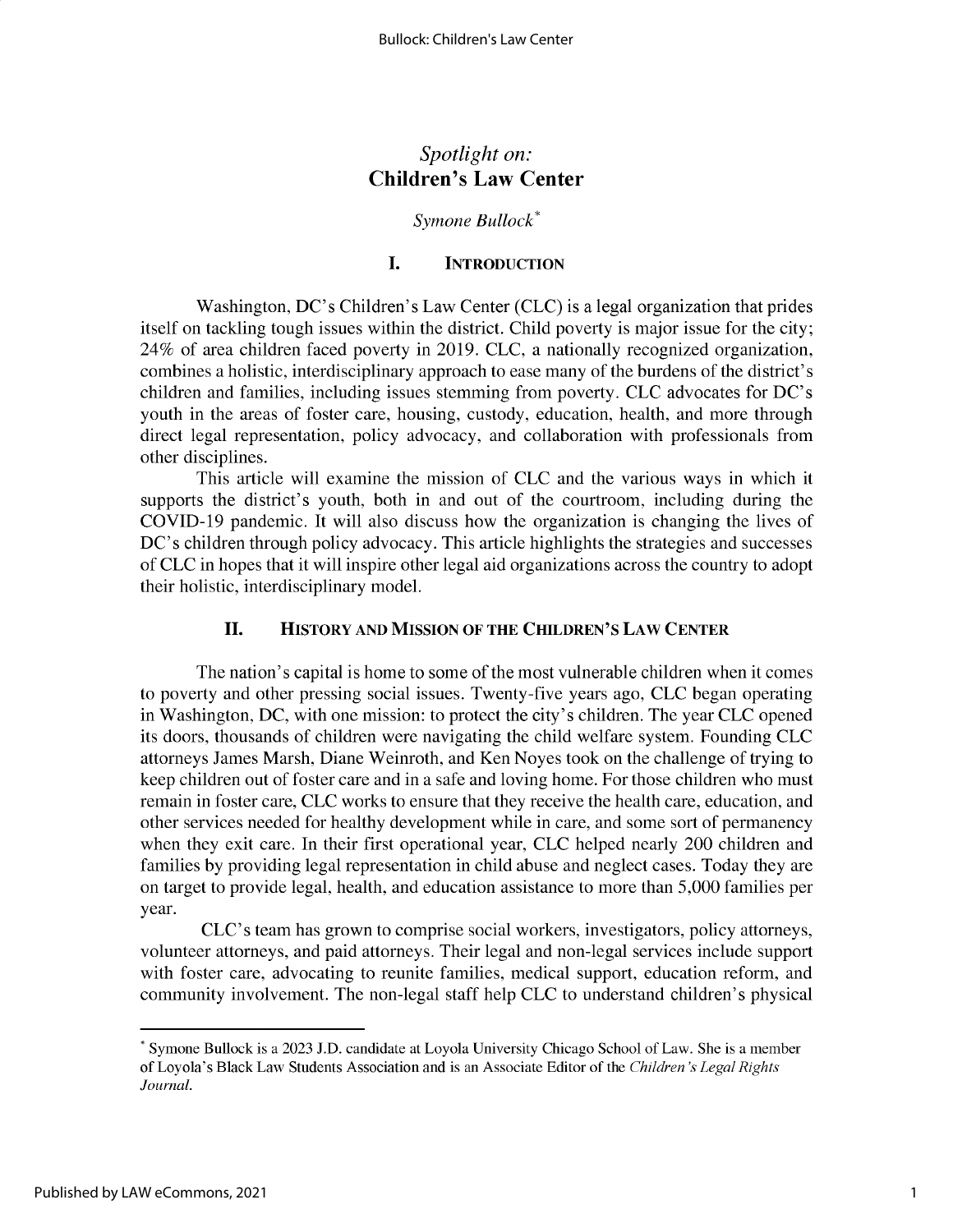and mental health problems and their root causes as well as other underlying issues that pertain to each case.

The organization is able to achieve its mission with plenty of outside support. Dozens of law firms partner with CLC on pro bono cases to help it meet the large need in the district. In addition to pro bono support, CLC receives a wide range of monetary donations. The combination of donations, grants, and payments from contractual services for children in foster care allows the organization to pursue their mission and support their staff.

As a trusted advisor to the DC Council, CLC helps ensure that policies, programming, and funding are meeting the needs of all the city's children. CLC's goal is to innovate and advocate on behalf of youth, so that every child and family in the district is given the opportunity to thrive.

## **III. DC'S PROBLEM SOLVERS: IN THE COURTROOM AND BEYOND**

#### *A. Legal and Non-Legal Advocacy*

CLC's original purpose was to provide legal representation to children in foster care. Each year, the Superior Court of the District of Columbia appoints CLC attorneys to represent hundreds of vulnerable children who are abused, neglected, or caught in a custody battle. As part of its representation of foster youth, CLC advocates in court for children to reunify with their families or to find another permanent family where returning home is not an option. The organization also advocates for safe housing, health care, mental health services, and educational interventions and support for its clients. However, CLC has expanded to serve all at-risk children in the district. Outside of child welfare cases, CLC provides legal advocacy for education, health, and disability issues for at-risk or impoverished youth.

CLC's legal advocacy has helped children through a wide range of matters. In one instance, a fifteen-year-old client was placed in foster care because the man she lived with started to abuse her. It was later discovered that the man was not related to the young girl, and she had in fact been trafficked to the United States from Jamaica. The CLC team located a California-based organization with expertise in trafficking and the two worked jointly to place the young client in a safe foster care environment.

CLC's holistic approach often incorporates interdisciplinary representation, depending on the client's specific need. Specifically, CLC can bring together attorneys, pediatricians, investigators, social workers, and other professionals to support children outside of the courtroom. CLC has a medical-legal partnership that helps it better address the various health needs of clients.

In other instances, CLC attorneys help their clients become better advocates for themselves. For example, when a young student was not receiving the special education assistance that he needed, one of CLC's pro bono attorneys worked directly with the student to ghostwrite a letter to the school so his educational needs would be adequately met. Overall, CLC provides access to both legal and non-legal resources that many underserved children would not otherwise be able to utilize.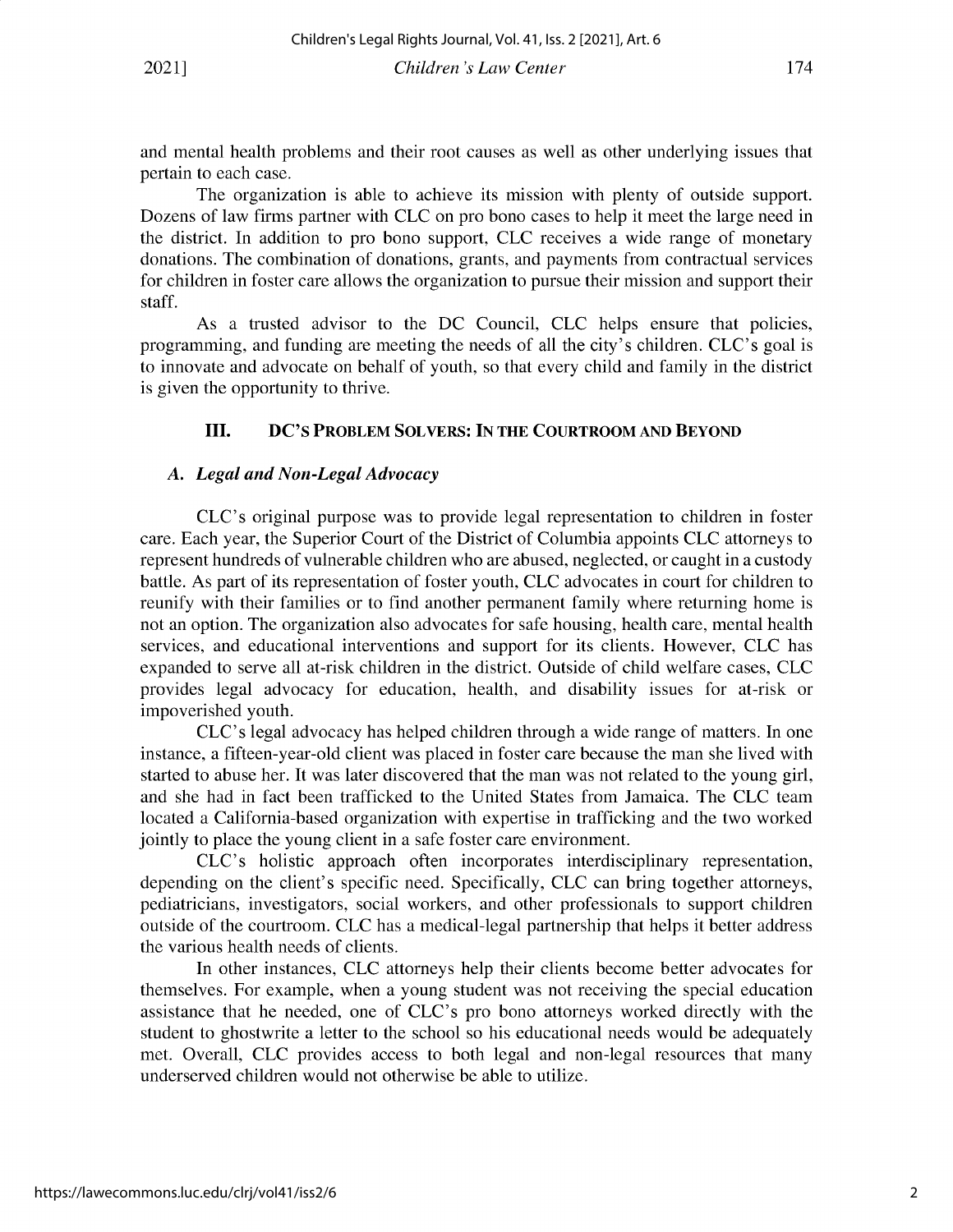#### *B. Policy Advocacy*

While the legal representation CLC provides is important, its work goes far beyond direct advocacy. CLC helps develop youth programming and advocates for policies on a broad range of important children's issues. For example, in May of 2019, CLC's policy team worked with DC Council members and Mayor Bowser to include reforms in the city's 2020 fiscal year budget related to children's health, education, and safety. CLC successfully campaigned for the Student Fair Access to School Act, which encourages and provides schools with substitutes to suspensions and expulsions. CLC's policy team also fought for Birth to Three for All DC, which funded measures to ensure healthier birth outcomes and financial support for all of DC's youngest residents. Because of this program, children are more likely to be screened for developmental delays at a younger age and fewer children are being placed in foster care. CLC also successfully encouraged the passage of the School Safety Omnibus Act, which improved policies for handling reports of sexual abuse and bullying. This policy work is one important prong of CLC's holistic approach to addressing the needs of vulnerable children across the district.

## *C. Tackling Pandemic-Related Challenges with a Multidisciplinary Approach*

While CLC continues to provide strong advocacy for DC's youth, the COVID-19 pandemic has added a new set of challenges. At the time of this article's publication, it has been more than one year since many U.S. states ordered residents to stay home. During this time, CLC has used their years of experience helping children navigate personal struggles to help clients navigate the pandemic.

Throughout the pandemic, the organization has maintained contact with families in need and has continued to connect families to organizations that provide basic necessities such as food, medicine, and diapers. For example, in May of 2020, CLC aided a teenage client with a one-year-old baby, who was furloughed from her job. CLC provided her with grocery gift cards and other resources to assist with her unexpected job loss, which was made possible through generous donations. CLC has also utilized professional partnerships to help address client health concerns, such as their medical-legal partnership and another partnership with mental health experts who are available by video or phone.

Additionally, CLC has shared information about COVID-19 with the families and children they serve. Many of their clients lack access to the internet, so in supplying information on COVID-19 prevention, CLC helps keep their clients' families safe. For example, when a young client in foster care was frequently coming and going from his home when transmission rates were high, a CLC attorney reminded him of the importance of staying closer to home. CLC's guidance during this time has been critical to many clients trying to survive the pandemic.

#### **IV. CONCLUSION**

In an interview between CLC staff and former U.S. Attorney General Eric Holder, Holder stated that, "[k]ids are our future and how we treat them will determine what kind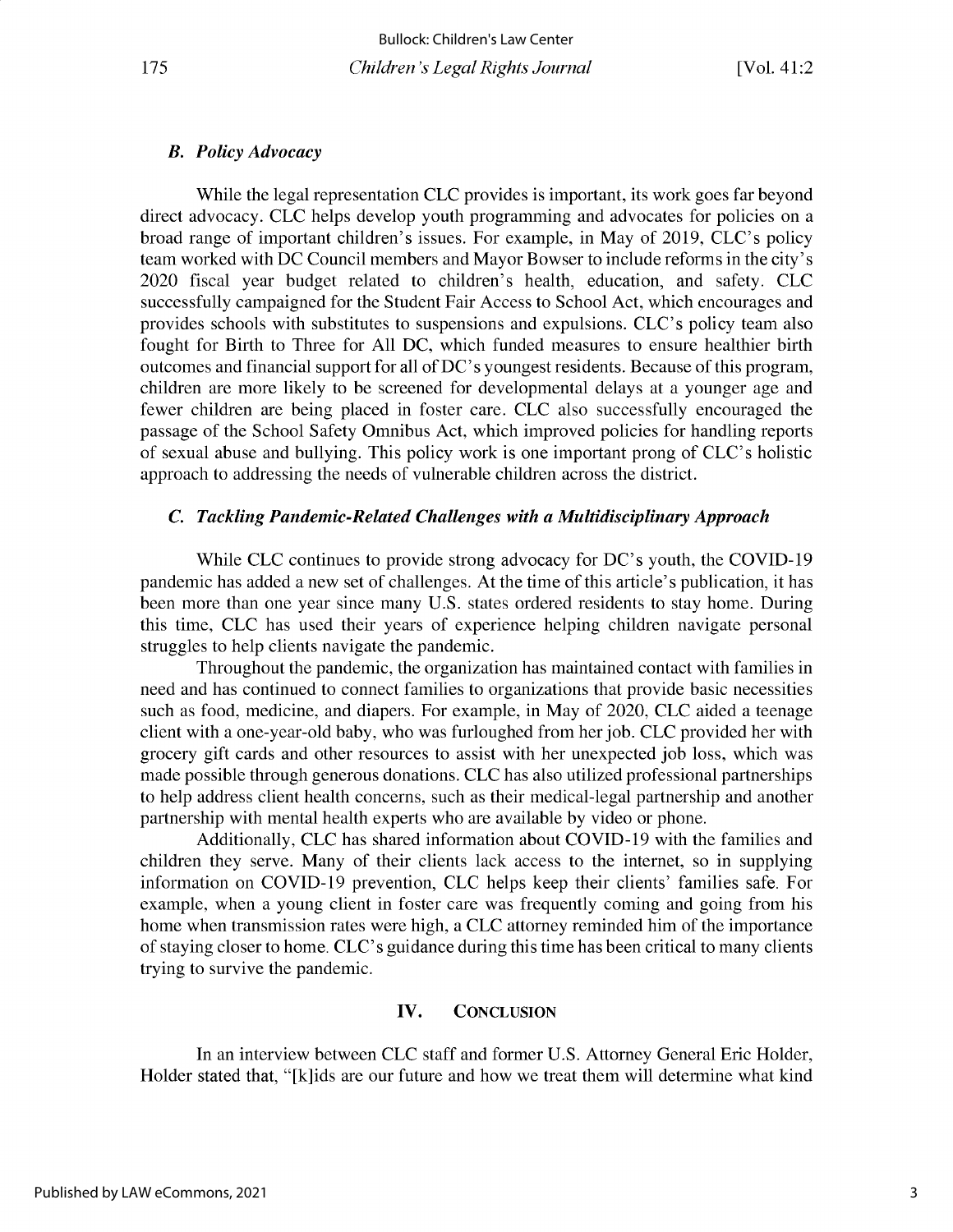of Washington, DC we're going to have 15 or 20 years from now." Holder's point is an important reminder that our future success depends on how we care for and protect children. For legal organizations seeking to make a meaningful difference in the lives of impoverished children and families in their communities, CLC's work can serve as a strong example of how to holistically advocate for children, particularly its interdisciplinary representation model and policy advocacy with the local government.

This past year has demonstrated the importance of CLC's approach to working across disciplines with medical professionals, therapists, social workers, and more. Even outside of a pandemic, the needs of children and families cannot be adequately met without cross-collaboration. During some of the hardest times in DC, CLC has been committed to addressing problems facing children with legal tools, policy advocacy, and interdisciplinary collaboration. While there are still children who are homeless, abused, or otherwise vulnerable in the district, knowing that CLC is working diligently to serve them should bring a glimmer of hope.

#### **SOURCES**

*A Snapshot into the Lives of DC's Teens,* CHILD.'S L. CTR. (May 8, 2020), https ://www. childrenslawcenter. org/article/snapshot-lives-dcs-teens.

*Breaking News: DC Budget Passes with Major Victories for Kids,* CHILD.'S L. CTR. (May 27, 2019), https://www.childrenslawcenter.org/article/breaking-news-dc-budget-passes-majorvictories-kids.

Stacy M. Brown, *Report: D.C. Has Most At-Risk Youth in U.S.,* WASH. INFORMER (July 26, 2018), https://www.washingtoninformer.com/report-d-c-has-most-at-risk-youths/.

*Child Poverty by Ward in District of Columbia,* ANNIE E. CASEY FOUNDATION, KIDS COUNT DATA CTR. (2020), https://datacenter.kidscount.org/data/tables/6748-child-poverty-byward#detailed/3/any/false/1729,871,870,573,869,36,868,867,133,11/any/13834.

*Children's Law Center and IMPACT DC Partner to Improve Asthma Outcomes in Southeast D. C.,* CHILD.'S NAT'L (Sept. 12, 2017), https://childrensnational.org/news-and-events/childrensnewsroom/2017/childrens-law-center-and-impact-dc-partner-to-improve-asthma-outcomes-insoutheast-dc.

D.C. CHILD & FAM. SERVS. AGENCY, ANNUAL PUBLIC POLICY REPORT FY 2017: IMPLEMENTATION OF THE DISTRICT OF COLUMBIA ADOPTION AND SAFE FAMILIES AMENDMENT ACT OF 2000 (2018), https://cfsa.dc.gov/sites/default/files/dc/sites/cfsa/publication/attachments/1- 25-18\_CFSA%20Annual%20Public%20Report%20FINAL%20%28revised%29.pdf.

*Eric Holder: A Government That Doesn't Focus on Children Isn't Doing Its Job,* CHILD.'S L. CTR. (May 16, 2016), https://www.childrenslawcenter.org/article/eric-holder-governmentdoesn't-focus-children-isnt-doing-its-job.